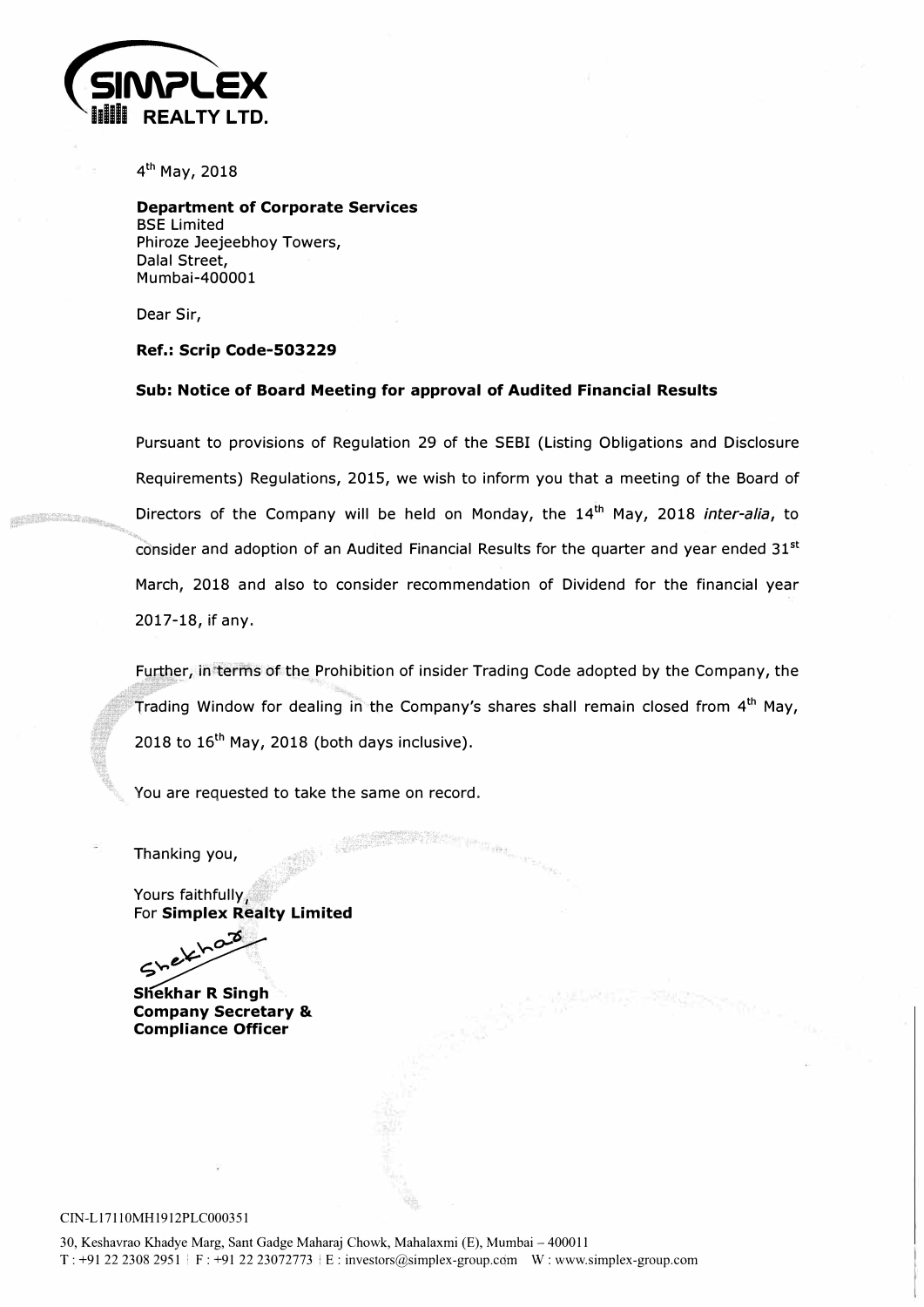WWW.FINANCIALEXPRESS.COM

| <b>FRIDAY, MAY 4, 2018</b> |  |  |
|----------------------------|--|--|
|                            |  |  |

# **FINANCIAL EXPRESS**